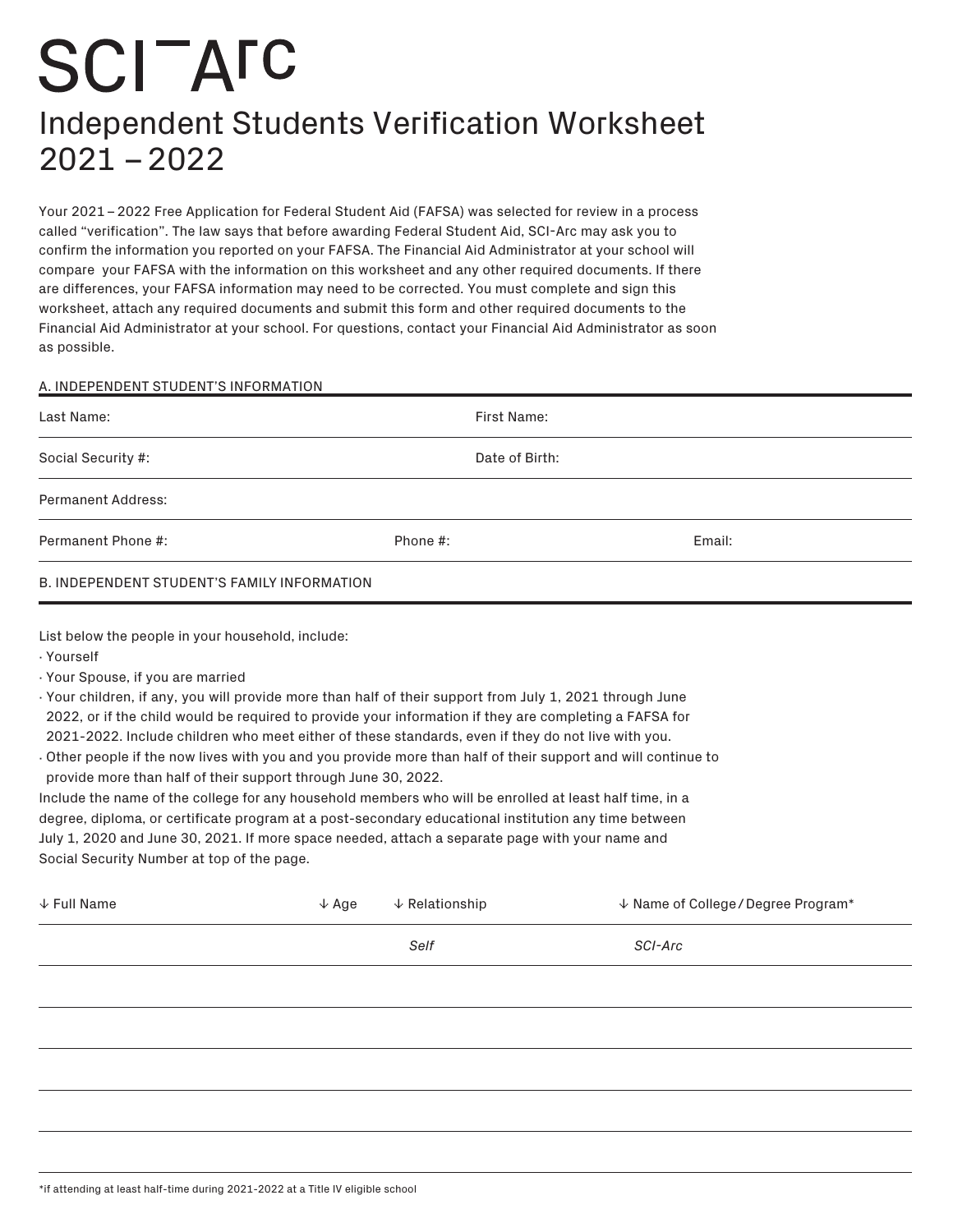## C. STUDENT TAX TRANSCRIPT & INCOME INFORMATION – 2019 CALENDAR YEAR

Are you or will be required to file a 2019 Federal Income Tax

Return? **D** YES

I will be filing a 2019 tax return and provide the Financial Aid Office with a copy and complete the IRS Data Retrieval Tool on the FAFSA website or will be requesting a tax transcript from the IRS.

 $\square$  NO

I am not required to file taxes. Please complete the non-filing statement.

� Source of Income (only if you did NOT file taxes) � Amount Earned in 2019

 $\texttt{TOTAL} \hspace{2.5cm} \texttt{\$}$ 

IMPORTANT: You can submit a copy of your signed 2019 Tax Return, but you MUST complete the IRS Data Retrieval tool or request a TAX TRANSCRIPT from the IRS. You can call the IRS at 1(800) 829-1040 and request for them to fax you, your tax transcript. Please be advised if you filed your taxes electronically it will take

up to 2 weeks for the IRS to update their records. If you mailed your tax returns it will take about 4-6 weeks

D. SPOUSE TAX TRANSCRIPT & INCOME INFORMATION –2019 CALENDAR YEAR

Are you or will be required to file a 2019 Federal Income Tax Return? **D** YES

I will be filing a 2019 tax return and will provide the Financial Aid Office with a copy and complete the IRS Data Retrieval Tool on the FAFSA website or will be requesting a tax transcript from the IRS.

 $\square$  NO

I am not required to file taxes (please complete the non-filing statement.

� Source of Income (only if you did NOT file taxes) � Amount Earned in 2019

 $\texttt{TOTAL} \hspace{2.5cm} \texttt{\$}$